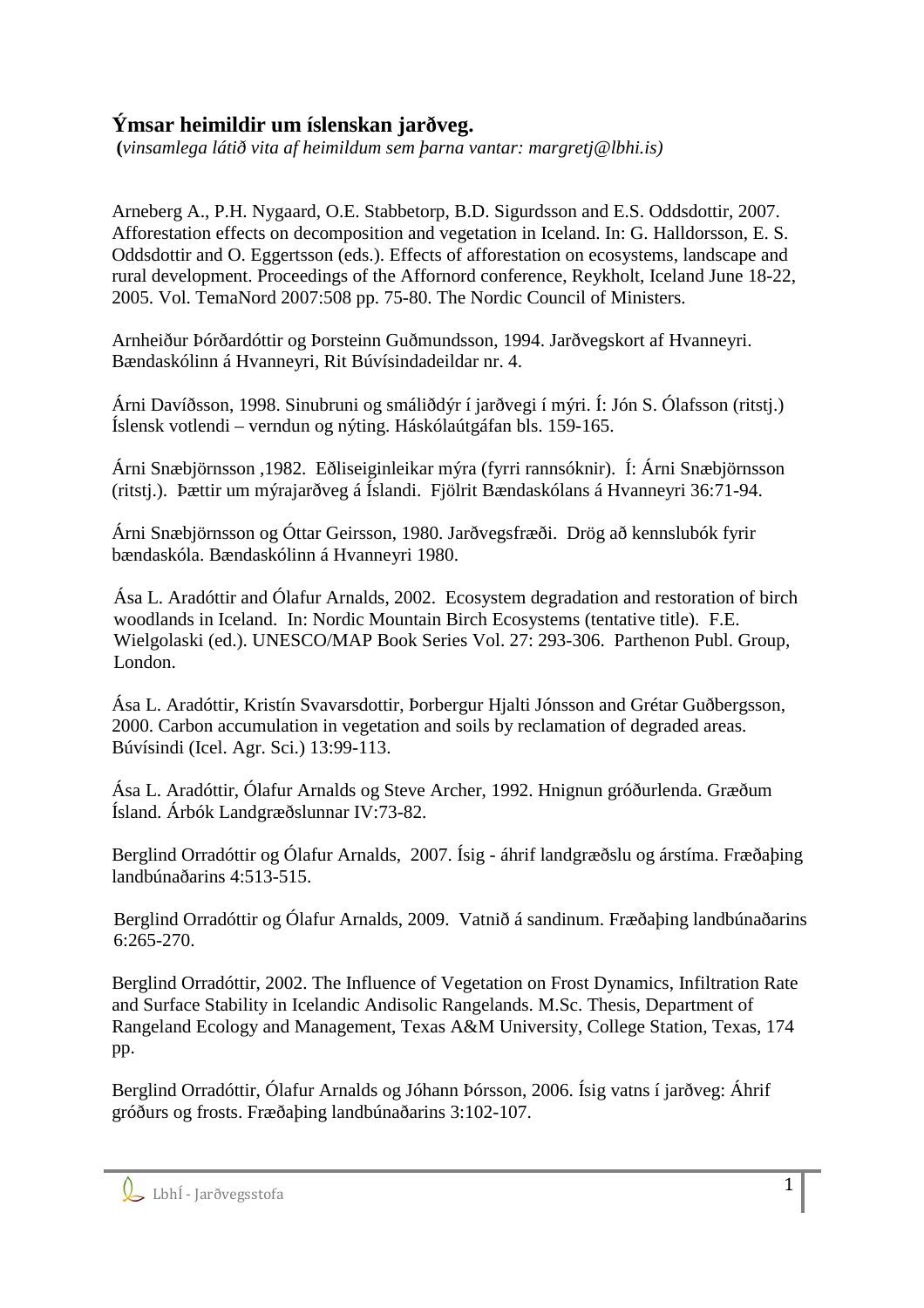Berglind Orradóttir, S. R. Archer, Ólafur Arnalds, L. P. Wilding and T. L. Thurow, 2008. Infiltration in Icelandic Andisols: The Role of Vegetation and Soil Frost. Arctic, Antarctic and Alpine Research 40(2):412-421.

Bergur Sigfússon, 2004. Assessment of in-situ weathering of an histic andosol-microcosm to field scale study. M.Sc.Thesis. Háskóli Íslands.

Bergur Sigfússon, A.A. Meharg and Sigurður R. Gíslason, 2008. Regulation of Arsenic Mobility of Basaltic Class Surfaces by Speciation and pH. Environmental Science & Thechnology 42(23):8816-8821.

Bergur Sigfússon, Sigurður R. Gíslason and Paton G.I., 2008. Pedogenesis and weathering rates of a Histic Andosol in Iceland: Field an experimental soil solution study. Geoderma 144(3-4):572-592.

Bjarni Diðrik Sigurðsson og Ásrún Elmarsdóttir, 2006. Áhrif skógrækar á lífríki og jarðveg. Í: G. Halldórsson (ritstj.), Skógarbók Grænni skóga 111-115. Landbúnaðarháskóli Íslands.

Bjarni Diðrik Sigurðsson, Ásrún Elmarsdóttir og Borgþór Magnússon, 2005. Áhrif skógræktar á sýrustig jarðvegs og gróðurfar. Fræðaþing landbúnaðarins 2005:303-306.

Bjarni E. Guðleifsson and Brynhildur Bjarnadóttir, 2008. Springtail (Collembola) populations in hayfields and pastures in northern Iceland. Icelandic Agricultural Sciences 21:49-60.

Bjarni E. Guðleifsson og Rögnvaldur Ólafsson, 1981. Athugun á ánamöðkum í túnum í Eyjafirði. Náttúrufræðingurinn 51:105-113.

Bjarni E. Guðleifsson og Rögnvaldur Ólafsson, 1981. Athugun á ánamöðkum í túnum í Eyjafirði. Náttúrufræðingurinn 51:105-113.

Bjarni E. Guðleifsson, 1989. Ánamaðkar. Garðyrkjuritið 69:114-126.

Bjarni E. Guðleifsson, 1996. Lífið í moldinni. Garðyrkjuritið 76:68-89.

Bjarni E. Guðleifsson, 1998. Áhrif túnræktar á smádýrafánuna. Ráðunautafundur 1998:190-198.

Bjarni E. Guðleifsson, 1998. Lífverur í mold og túnsverði. Ráðunautafundur 1998:181-189.

Bjarni E. Guðleifsson, 2002. Impact of long term use of fertilizer on surface invertibrates in experimental plots in a permanent hayfield in Northern-Iceland. Búvísindi 15:37-49.

Bjarni E. Guðleifsson, 2005. Beetle species (Coleoptera) in hayfields and pastures in northern Iceland. Agriculture Ecosystems & Environment 109(3-4):181-186.

Bjarni E. Guðleifsson, 2007. ICEWOODS: Earthworms in Icelandic forest soils. In: G. Halldorsson, E. Oddsdottir & O. Eggertsson (eds.). Effects of afforestation on ecosystems, landscape and rural development 508:127-132. TemaNord 2007.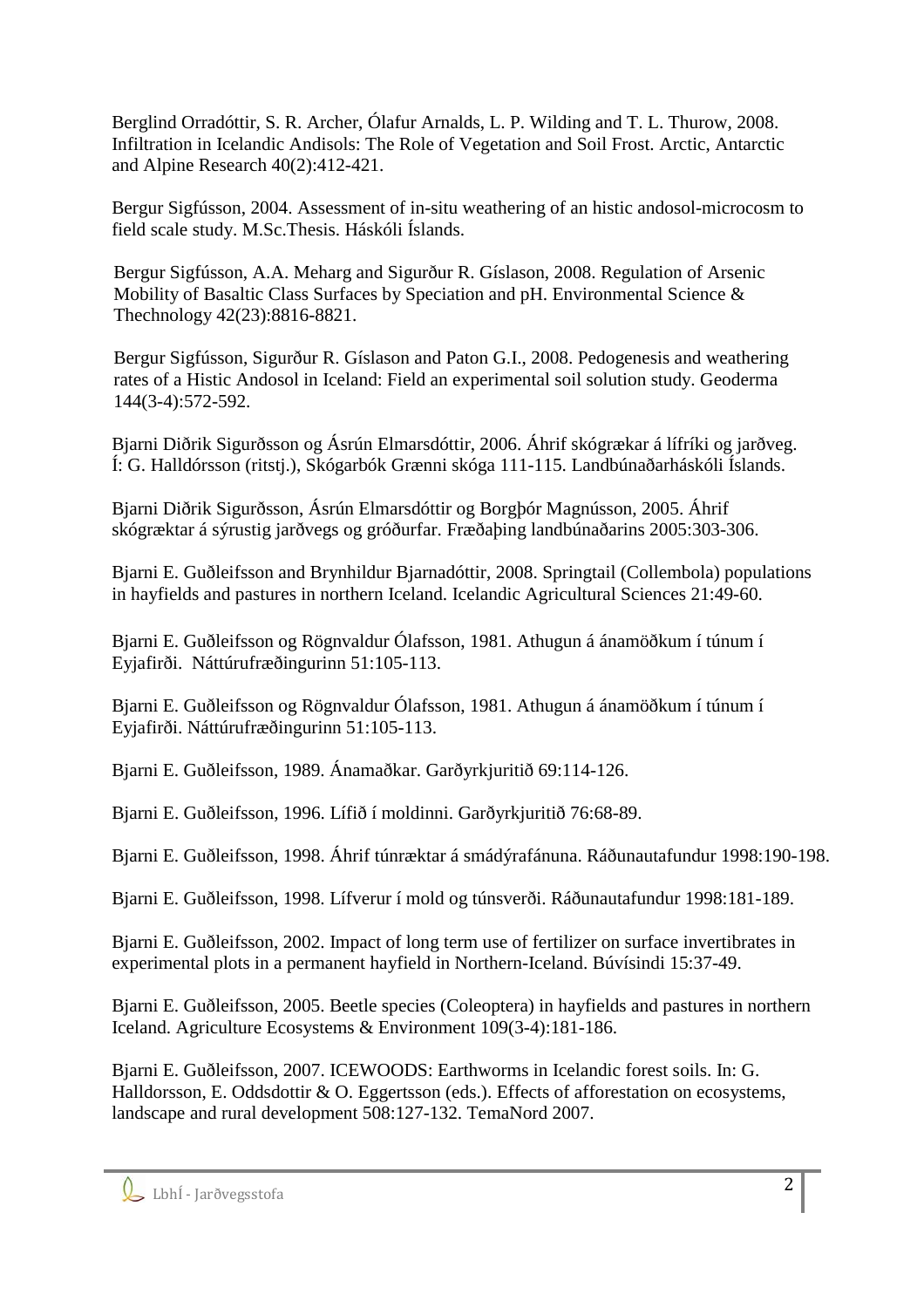Bjarni Helgason og Grétar Guðbergsson, 1977. Jarðvegur í Hallormsstaðarskógi. Í: Skógarmál: þættir um gróður og skóga Íslands. Tileinkað Hákoni Bjarnasyni sjötugum. Sex vinir Hákonar Bjarnasonar bls. 86-96.

Bjarni Helgason og Grétar Guðbergsson, 1977. Könnun á jarðvegi láglendissvæða umhverfis Lagarfljót. Skýrsla samin af Rannsóknastofnun landbúnaðarins fyrir Rafmangsveitur ríkisins.

Bjarni Helgason, 1961. Soil temperatures in Iceland. Nature 191:939-940.

Bjarni Helgason, 1963. Basaltic soils of South-west Iceland. I. Journal of Soil Science 14:64- 72

Bjarni Helgason, 1968. Basaltic soils of South-west Iceland. II. Journal of Soil Science 19:127- 134.

Bjarni Helgason, 1981. Molar um jarðvegsfræði og jarðveg á Íslandi. Náttúra Íslands, bls. 303- 329. Almenna Bókafélagið.

Björn Jóhannesson, 1960. Soils of Iceland. Íslenskur jarðvegur. (Rit Atvinnudeildar), University Research Institute B, 12. In icelandic and english.

Björn Jóhannesson, 1960. Soils of Iceland. Íslenskur jarðvegur. (Rit Atvinnudeildar), University Research Institute B, 12. Á íslensku og ensku.

Björn Jóhannesson, 1988. Íslenskur jarðvegur. Ljósprentuð endurútgáfa með yfirlitsjarðvegskorti og nýjum viðauka. Rannsóknastofnun landbúnaðarins, Reykjavík.

Björn Þorsteinsson, Guðmundur Hrafn Jóhannesson og Þorsteinn Guðmundsson, 2004. Athuganir á afrennslismagni og efnaútskolun af túnum á Hvanneyri. Fræðaþing landbúnaðarins 1:77-83.

Björn Traustason, 2006. Kolefni og sýrustig í eldfjallajörð með tilliti til landslags og yfirborðsgerðar lands. M.Sc. ritgerð í umhverfisfræðum, raunvísindadeild Háskóla Íslands.

Brynja Hrafnkelsdóttir, Edda Sigurdís Oddsdóttir, Eva Ritter og Guðmundur Halldórsson, 2007. Áhrif skógræktar með birki (Betula pubescens) og lerki (Larix siberica) á þróun og fjölbreytileika svepprótar. Fræðaþing landbúnaðarins 4:414-418.

Brynja Hrafnkelsdóttir, Edda Sigurdís Oddsdóttir, Úlfur Óskarsson og Guðmundur Halldórsson, 2008. Áhrif skógræktar með lerki (Larix sibirica) og birki (Betula pubescens) á þróun og fjölbreytileika svepprótar. Fræðaþing landbúnaðarins 5:110-116.

Brynjólfur Sigurjónsson, 1998. Áhrif skógræktar á tegundafjölbreytni áttfætlna og bjallna. Unpublished Ritgerð 3. eininga verkefnis, Háskóli Íslands.

Charlotte Nielsen, Edda Sigurdís Oddsdóttir, Christine Wolsted, Susanne Harding, Guðmundur Halldórsson, Trondur Leivsson, et al., 2005. Sníkjusveppir á skordýrum í jarðvegi úr birkilundum og af örfoka svæðum á Íslandi og í Færeyjum. Fræðaþing landbúnaðarins 2:319.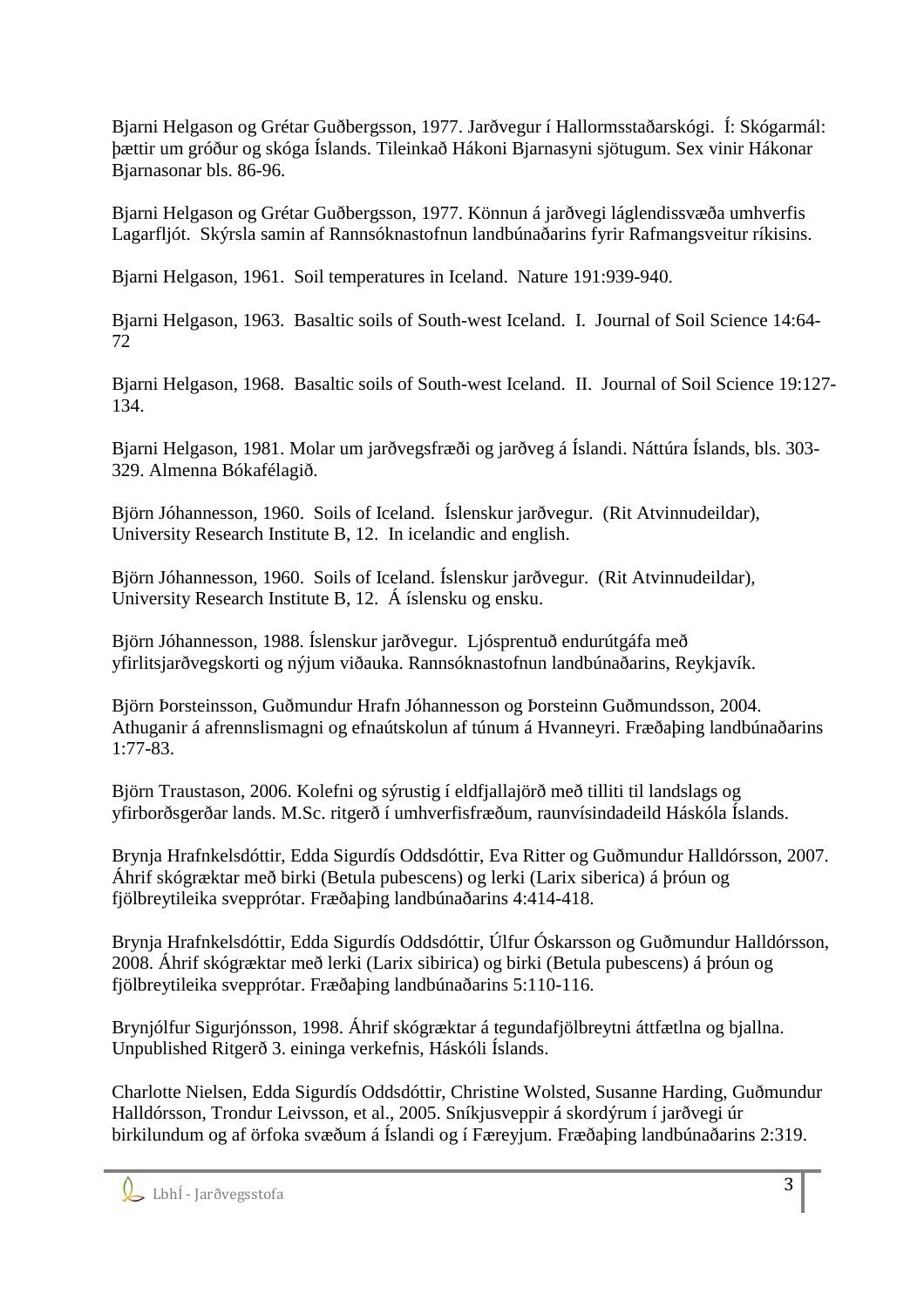Edda S. Oddsdóttir, 2002. Áhrif skógræktar og landgræðslu á jarðvegslíf. M.Sc. ritgerð, Háskóli Íslands, Líffræðiskor.

Edda S. Oddsdóttir, Guðmundur Halldórsson, Ása L. Aradóttir og Jón Guðmundsson, 1998. Varnir gegn frostlyftingu. Skógræktarritið 1998:72-83.

Edda Sigurdís Oddsdóttir og Guðmundur Halldórsson, 2007. Áhrif skógræktar á þéttleika jarðvegsdýra. Fræðaþing landbúnaðarins 4:404-407.

Edda Sigurdís Oddsdóttir og Guðmundur Halldórsson, 2007. Þróun jarðvegsörverusamfélaga við skógareyðingu og skóggræðslu. Fræðaþing landbúnaðarins 4:146-150.

Edda Sigurdís Oddsdóttir, Arne Fjellberg, Ásrún Elmarsdóttir og Guðmundur Halldórsson, 2008. Áhrif skógræktar með mismunandi trjátegundum á tíðni og fjölbreytileika mordýra (Collembola). Fræðaþing landbúnaðarins 5:103-110.

Edda Sigurdís Oddsdóttir, G. Halldórsson og Robin Sen, 2005. Svepprót í jarðvegi úr birkilundum og af örfoka svæðum á Íslandi. Fræðaþing landbúnaðarins 2:326.

Edda Sigurdís Oddsdóttir, Jørgen Eilenberg, Robin Sen og Guðmundur Halldórsson, 2005. Áhrif jarðvegsörvera á lifun ranabjöllulirfa - pottatilraun. Fræðaþing landbúnaðarins 2:324.

Einarsson Þ., 1957. Tvö frjólínurit úr íslenzkum mýrum. Ársrit skógræktarfélags Íslands 89-97.

Einarsson, Þ., 1963. Vitnisburður frjógreiningar um gróður, veðurfar og landnám á Íslandi. Saga, 1962, 442-469.

Eva Ritter, 2007. Carbon, nitrogen and phosphorus in volcanic soils following afforestation with native birch (Betula pubescens) and introduced larch (Larix sibirica) in Iceland. Plant and Soil 295(1-2):239-251.

Eva Ritter, 2009. Development of bioavailable pools of base cations and P after afforestation of volcanic soils in Iceland. Forest Ecology and Management 257(3)1129-1135.

Eyþór Einarsson og Ólafur Arnalds, 2002. Gróður og jarðvegur á Þingvallasvæðinu Í: Þingvallavatn. Mál og Menning bls. 67-85.

Fanney Ó. Gísladóttir, Ólafur Arnalds and Guðrún Gísladóttir, 2005. The effect of landscape and retreating glaciers on wind erosion in South Iceland. Land Degradation & Development 16:177- 187.

FitzPatrick E.A. and Þorstein Guðmundsson, 1978. The impregnation of wet peat for the production of thin sections. Journal of Soil Science, 29:585-587.

Friðrik Pálmason og Bjarni Helgason, 1990. Samanburður á aðferðum við greiningu á nýtanlegum fosfór og kalí í jarðvegi. Búvísindi 3:3-11.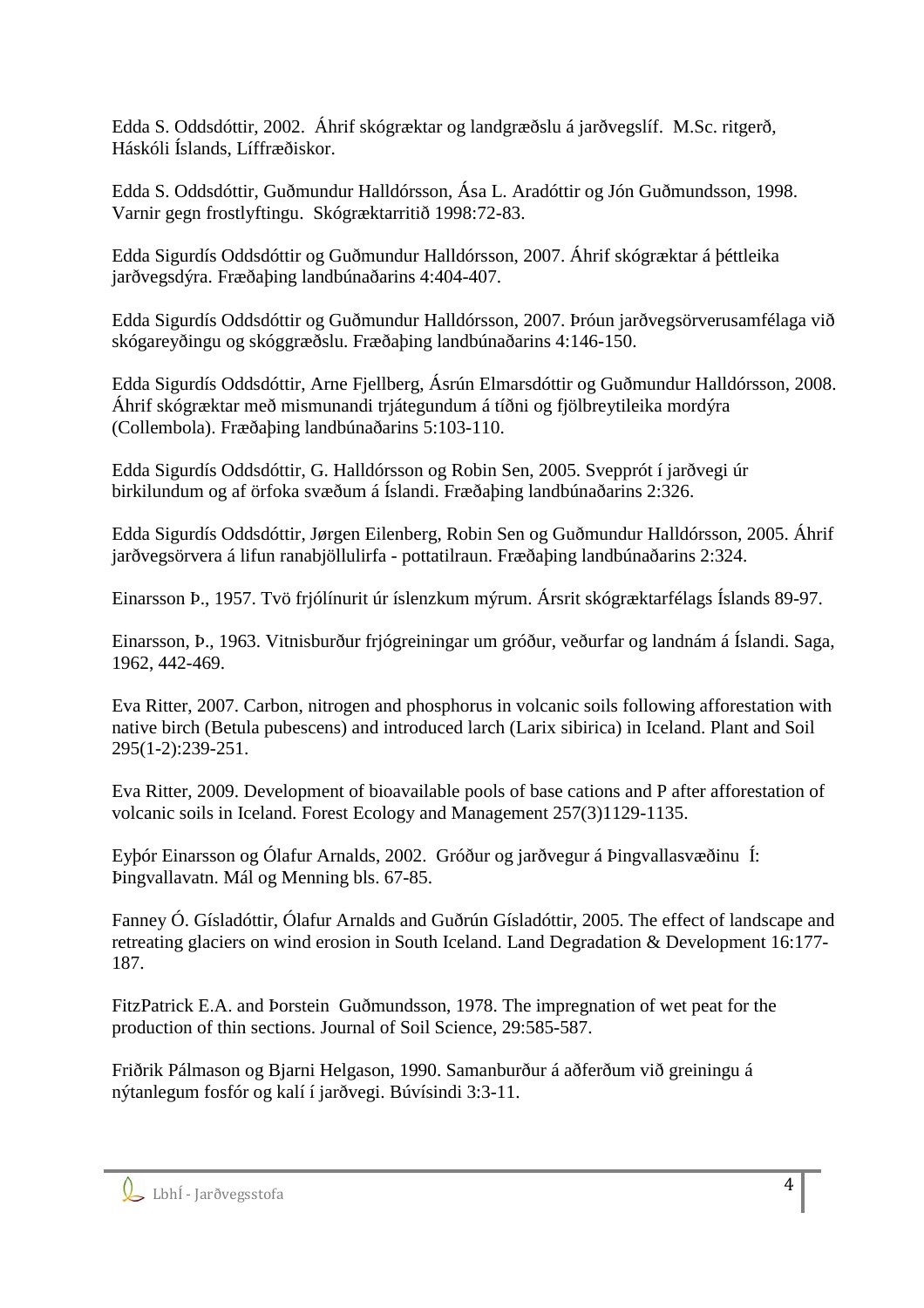Friðrik Pálmason, Halldór Þorgeirsson, Hólmfríður Sigurðardóttir, Hólmgeir Björnsson og Ólafur Arnalds, 1996. Niturlosun í jarðvegi. Búvísindi 10:185-208.

Friedman J.D., C.E. Hohannson, Níels Óskarsson, H. Svensson, Sigurður Þórarinsson and R.S. Williams, 1971. Observations on Icelandic polygon srufaces and palsa areas. Photo interpretation and field studies. Geografiske Annaler 53A:115-145.

Gíslason, S.R. and H.E. Olkers, 2003. The mechanism, rates and consequences of basaltic glass dissolution: II. An experimental study of the dissolution rates of basaltic glass as a function of pH, and temperature. Geochimica et Cosmochimica Acta 67:3817-3832.

Graeme I. Paton, C.J. Paterson, Alan Winton, Tinnakorn Tiensing, Ólafur Arnalds and Julian J.C. Dawson, 2004. distribution, bioavailability and behavior of persistent organic pollutants in Andosols: with specific reference to Iceland. In: Hlynur Óskarsson and Ólafur Arnalds (eds.). Volcanic Soils Resources in Europe. Rala report no. 214:108-109.

Grétar Guðbergsson og Sigfús Ólafsson, 1978. Jarðvegskort af Möðruvöllum í Hörgárdal. Fjölrit Rala nr. 16.

Grétar Guðbergsson, 1975. Myndun móajarðvegs í Skagafirði. Íslenskar landbúnaðarrannsóknir 14:59-85.

Guðmundur Halldórsson, 1994. Ranabjöllur. Skógræktarritið 1994:54-58.

Guðni Þorvaldsson, Hólmgeir Björnsson og Þorsteinn Guðmundsson, 2003. Langtímaáhrif mismunandi nituráburðar á uppskeru og jarðveg. Tilraun 19-54 á Skriðuklaustri. Fjölrit Rala nr. 212, 80 bls.

Guðni Þorvaldsson, Þorsteinn Guðmundsson, 2006. Snefilefni í jarðrækt. Fræðaþing landbúnaðarins 3:170-178.

Guttormur Sigbjarnarson, 1969. Áfok og uppblástur. Náttúrufræðingurinn 39:68-118. Harpa Kristín Einarsdóttir, Ólafur Arnalds og Ása L. Aradóttir, 2009. Áhrif áfoks á gróður við Hálslón og Blöndulón. Fræðaþing landbúnaðarins 6:359-361.

Heiðrún Fríða Grétarsdóttir og Þorsteinn Guðmundsson, 2002. Flæðiengjar við Hvítá: Jarðvegur og uppskera. Ráðunautafundur, 281-284.

Helgi Hallgrímsson og Jóhannes Sigvaldason, 1974. Um lífið í jarðveginum. III. Athuganir á rannsóknarreitum á Víkurbakka sumarið 1969. Ársrit Ræktunarfélags Norðurlands 71:36- 55.

Helgi Hallgrímsson, 1969. Lífið í jarðveginum. Ársrit Ræktunarfélags Norðurlands 66:31- 69.

Helgi Hallgrímsson, 1975. Um lífið í jarðveginum. IV. Smádýralíf jarðvegsins í ýmsum gróðurlendum. Ársrit Ræktunarfélags Norðurlands 72:28-44.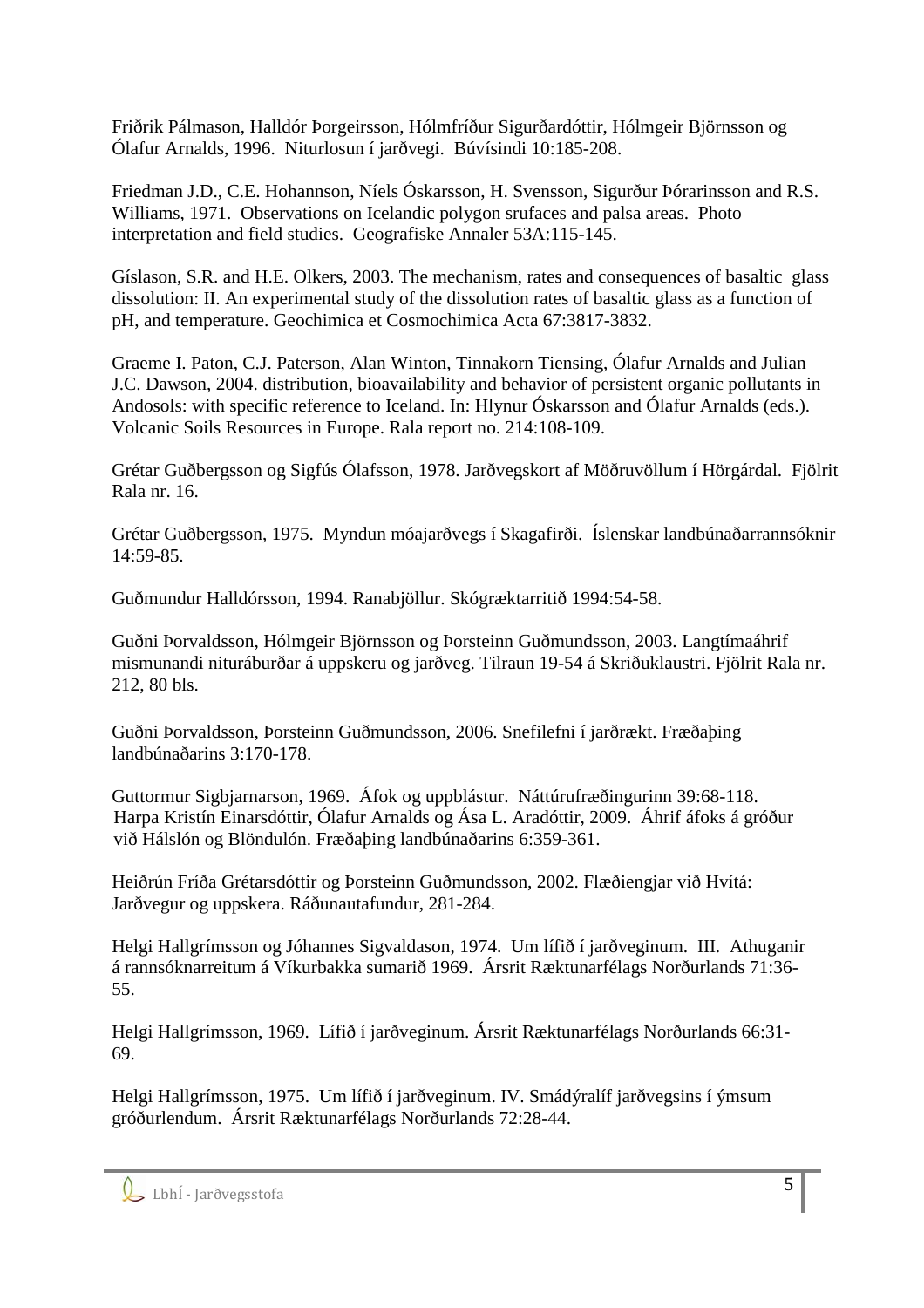Helgi Hallgrímsson, 1976. Um lífið í jarðveginum. V. Árstíðarbreytingar jarðvegsfánunnar. Ársrit Ræktunarfélags Norðurlands 73:16-30.

Hjalti Sigurjónsson, Fanney Gísladóttir and Ólafur Arnalds, 1999. Measurement of eolian processes on sandy surfaces in Iceland. Rala Report no. 211. Agricultural Research Institute 27 p.

Hlynur Óskarson, 1998. Icelandic Peatlands: Effects of draining on trace gas release. Doctoral dissertation, University of Georgia, Athens, Bandaríkjunum.

Hlynur Óskarsson og Skarphéðinn Halldórsson, 2006. Áhrif framræslu á útskolun kolefnis úr mýrarjarðvegi. Fræðaþing landbúnaðarins 3:332-335.

Hlynur Óskarsson, 1998. Icelandic Peatlands: Wetland draining and CO2 release. In: A.M. McComb (ed) Wetlands for the future 22-28.

Hlynur Óskarsson, Ólafur Arnalds, Jón Guðmundsson and Grétar Guðbergsson, 2004. Organic carbon in Icelandic Andosols: geographical variation and impact of erosion. Catena 56(1-3):225-238.

Högni Böðvarsson, 1961. Margt býr í jörðinni. Náttúrufræðingurinn 31:56-69.

Högni Böðvarsson, 1989. Jarðvegsdýr. Í: Hrefna Sigurjónsdóttir og Árni Einarsson (ritstj.) Pöddur. Rit Landverndar 9:101-111.

Hólmfríður Sigurðardóttir og Guðni Þorvaldsson, 1994. Ánamaðkar (Lumbricidae) í sunnlenskum túnum. Búvísindi 8:9-20.

Hólmfríður Sigurðardóttir, 1991. Athuganir á stökkmor (Collembola) í uppgræðslusvæðum á virkjunarsvæði Blöndu á Auðkúluheiði. Í: I. Þorsteinsson (ritstj.). Uppgræðsla á Auðkúluheiði og Eyvindarstaðaheiði 1981-1989 151:77-87. Reykjavík: Rannsóknastofnun landbúnaðarins.

Hólmfríður Sigurðardóttir, 1994. Ánamaðkar í lúpínubreiðum. Í: Græðum Ísland. Árbók Landgræðslunnar 1993-1994:91-96.

Hólmfríður Sigurðardóttir, 1994. Ánamaðkar. Náttúrufræðingurinn 64:139-148.

Hólmfríður Sigurðardóttir, 1998. Jarðvegslíf og uppgræðsla. Í: Græðum Ísland. Árbók Landgræðslunnar 1995-1997:95-100.

Hólmfríður Sigurðardóttir, 2004. Earthworm activity in a lupin patch in Heidmörk, southern Iceland. In: E. van Santen & G. D. Hill (eds.). Wild and cultivated lupins from the tropics to the poles. Proceedings of the 10th International lupin conference, Laugarvatn, Iceland, 19-24 June 2002:191-194. Canterbury, New Zealand: International lupin association.

Hólmgeir Björnsson, Guðni Þorvaldsson og Þorsteinn Guðmundsson, 2007. Áhrif P- og Káburðar á reitum sem fengu mismikinn áburð í 55 ár. Fræðaþing landbúnaðarins 4:394-398.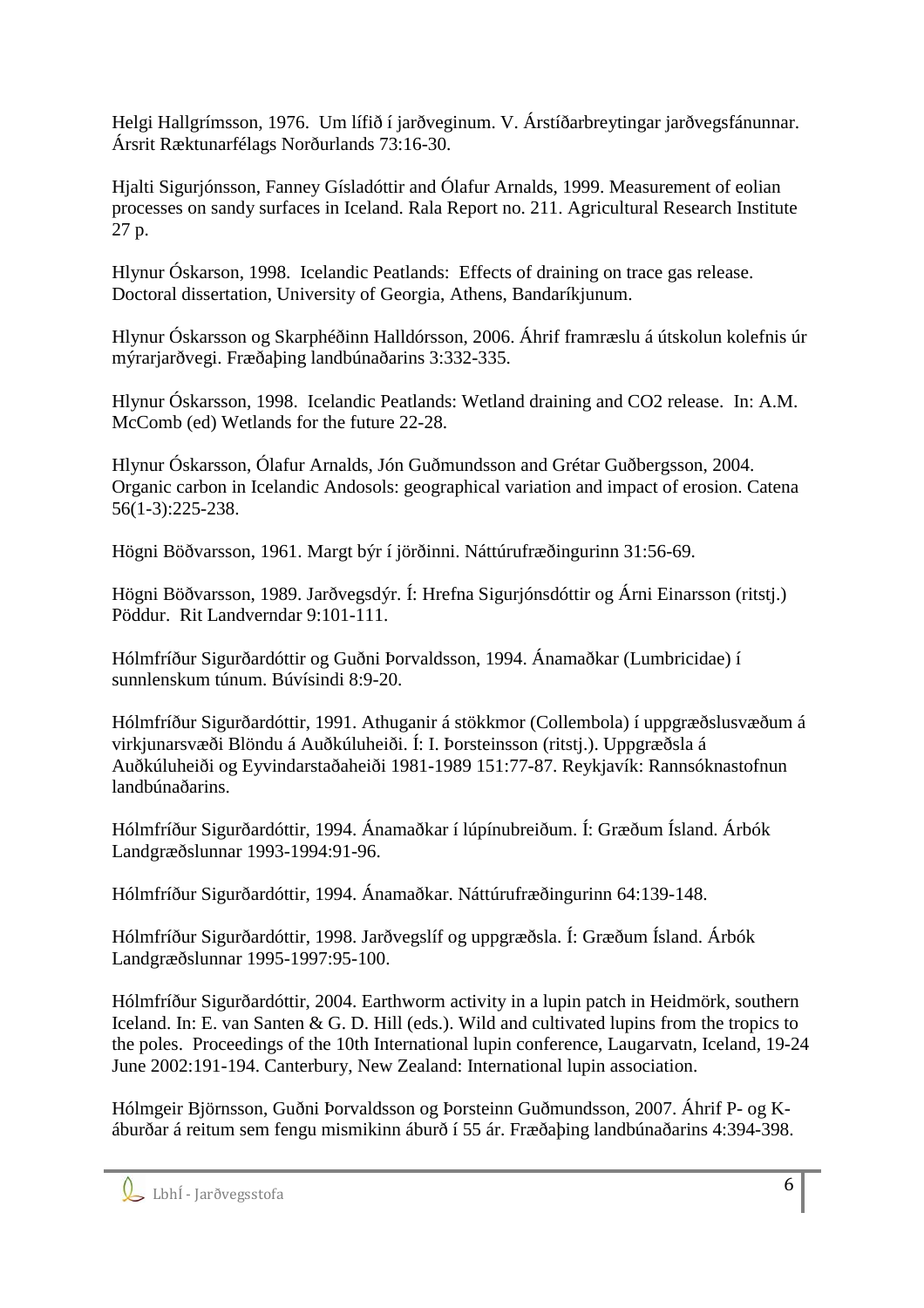Hólmgeir Björnsson, Guðni Þorvaldsson og Þorsteinn Guðmundsson, 2001. Efnajafnvægi í langtímatilraunum með tegundir nituráburðar á Skriðuklaustri. Ráðunautafundur, 292-295.

Hörður V. Haraldsson, 1996. Kolefni í íslenskum jarðvegi. B.Sc. ritigerð. Jarð- og landfræðiskor, Háskóli Íslands.

Ingvi Þorsteinsson og Ólafur Arnalds, 1992. The vegetation and soils of the Thingvallavatn area. Oikos 64:105-116.

Jóhannes Sigvaldason, 1973. Um lífið í jarðveginum. II. Nokkrar athuganir á dýralífi í tilraunareitum á Akureyri. Ársrit Ræktunarfélags Norðurlands 70:51-62.

Jón Guðmundsson og Hlynur Óskarsson, 2005. N2O losun úr lífrænum jarðvegi við mismunandi landnotkun. Fræðaþing 2:404-407.

Jón Guðmundsson, Ólafur Arnalds og Hlynur Óskarsson, 2006. Vatnsheldni mismunandi jarðvegsflokka. Fræðaþing landbúnaðarins 3:362-364.

Julian J.C. Dawson, Ólafur Arnalds and Graeme I. Paton, 2004. distribution and bioavailability of heavy metals in Icelandic Soils. In: Hlynur Óskarsson and Ólafur Arnalds (eds.). Volcanic Soils Resources in Europe. Rala report no. 214:97-98.

Kardjilov M.I., S.R. Gislason and G. Gisladottir, 2006. The effect of gross primary production, net primary production and net ecosystem exchange on the carbon fixation by chemical weathering of basalt in Northeastern Iceland. Journal of Geochemical Exploration 88(1-3):292-295.

Magnús A.Sigurgeirsson , Ólafur Arnalds, S.E. Palsson, B.H. Howard and K. Gudnason, 2005. Radiocaesium fallout behaviour in volcanic soils in Iceland. Journal of Environmental Radioactivity 79:39-53. Elsevier.

Margrét Hallsdóttir and Chris Caseldine, 2005. The Holocene vegetation history of Iceland, state-of-the-art and future research. In: C. Caseldine, A. Russell, J. Harðardóttir and Ó. Knudsen (eds) Iceland – Modern Processes and Past Environments. Developments in Quaternary Science 5:319-334. Elsevier.

Margrét Hallsdóttir, 1982. Frjógreining tveggja jarðvegssniða úr Hrafnkelsdal. Í: Þórarinsdóttir H., Ó.H. Óskarsson, S. Steinþórsson og Þ. Einarsson (ritstj.). Eldur er í noðri. Reykjavík, Sögufélag.

Margrét Hallsdóttir, 1984. Frjógreining tveggja jarðvegssniða á Heimaey. Árbók hins Íslenzka forleifafélags 1983, 48-68.

Margrét Hallsdóttir, 1987. Pollen analytical studies of human influence on vegetation in relation to the Landnám tephra layer in southwest Iceland. Lundqua thesis 18. Lund University, Department of Quaternary Geology 46 pp.

Margrét Hallsdóttir, 1991. Studies in the vegetation history of north Iceland, a radiocarbondated pollen diagram from Flateyjardalur. Jökull 40:67-81.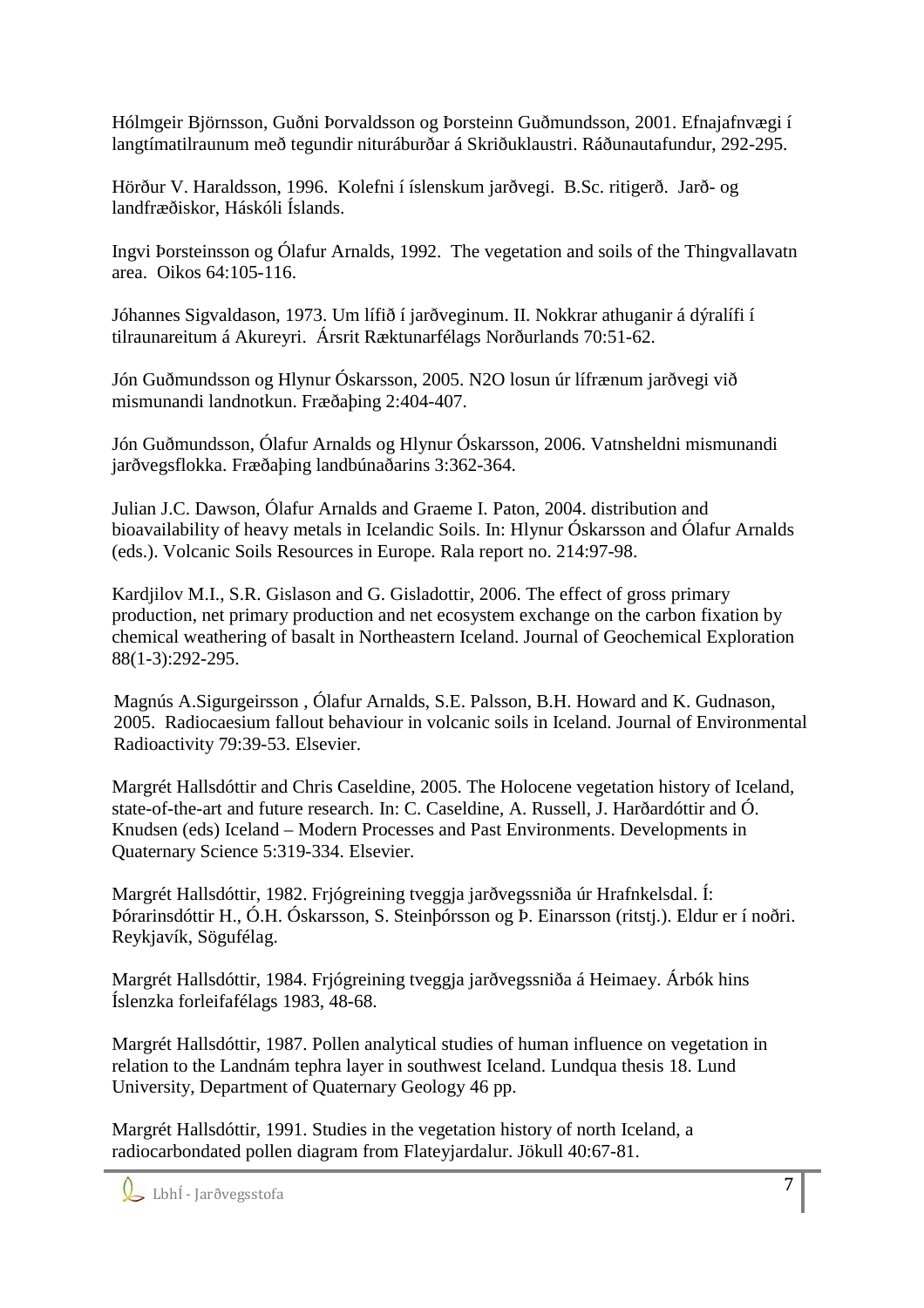Margrét Hallsdóttir, 1993. Frjórannsókn á mósniðum úr Viðey. RH-08-93. Reykjavík, Raunvísindastofnun og Árbæjarsafn.

Margrét Hallsdóttir, 1995. On the pre-settlement history of Icelandic vegetation. Icelandic Agricultural Sciences 9:17-29.

Nygard I.J. and Björn Jóhannesson, 1959. Soil map of Iceland. US Geological Survey. Birt með bók Björns Jóhannessonar 1960 (sjá þennan lista).

Ólafur Arnalds and Hlynur Óskarsson, 2006. Icelandic Volcanic Soil Resources. In: Ólafur Arnalds (ritstj.). Soils of Volcanic Regions in Europe pp 43-50. Berlin: Springer Verlag. Ólafur Arnalds and John Kimble, 2001. Andisols of Deserts in Iceland. Soil Science Society of America Journal 65:1778-1786.

Ólafur Arnalds og Fanney Gísladóttir, 2009. Mælingar á vindrofi á Hólsfjöllum. Fræðaþing landbúnaðarins 6:448-452.

Ólafur Arnalds og Friðrik Pálmason, 1986. Jarðvegur á landgræðslusvæðum á virkjanasvæði Blöndu. Fjölrit Rala nr. 118.

Ólafur Arnalds og Ómar Ragnarsson, 1994. Sukksöm fjölskylda: rofabörðin við Djúphóla. Græðum Ísland. Árbók Landgræðslunnar V:39-44.

Ólafur Arnalds og Rannveig Guicharnaud, 2008. Lýðheilsa og mold. Fræðaþing landbúnaðarins 5:59-70.

Ólafur Arnalds og Sigurður R. Gíslason, 2002. Validity of oxalate extraction for characterization and Al/Si calculations for vitric Andosols. Mainzer Naturwissenschaft Archiv 40:13-14.

Ólafur Arnalds og Þorsteinn Sæmundsson, 2009. Orravatnsrústir á Hofsafrétti. Fræðaþing landbúnaðarins 6:457-460.

Ólafur Arnalds, 1988. Jarðvegur á ógrónu landi. Náttúrufræðingurinn 58:101-116.

Ólafur Arnalds, 1990. Characterization and erosion of Andisols in Iceland. Ph.D. dissertation, Texas A&M University, College Station, Texas.

Ólafur Arnalds, 1992. Sandleiðir á Norðausturlandi. Græðum Ísland. Árbók Landgræðslunnar IV:145-149.

Ólafur Arnalds, 1993. Leir í íslenskum jarðvegi. Náttúrufræðingurinn 63:73-85.

Ólafur Arnalds, 1994. Holklaki, þúfur og beit. Græðum Ísland. Árbók Landgræðslunnar  $V:115-120$ .

Ólafur Arnalds, 1994. Leir í íslenskum jarðvegi. Náttúrufræðingurinn 63:73-85.

Ólafur Arnalds, 1997. Desertification in Iceland. Desertification Control Bulletin 32:22-24.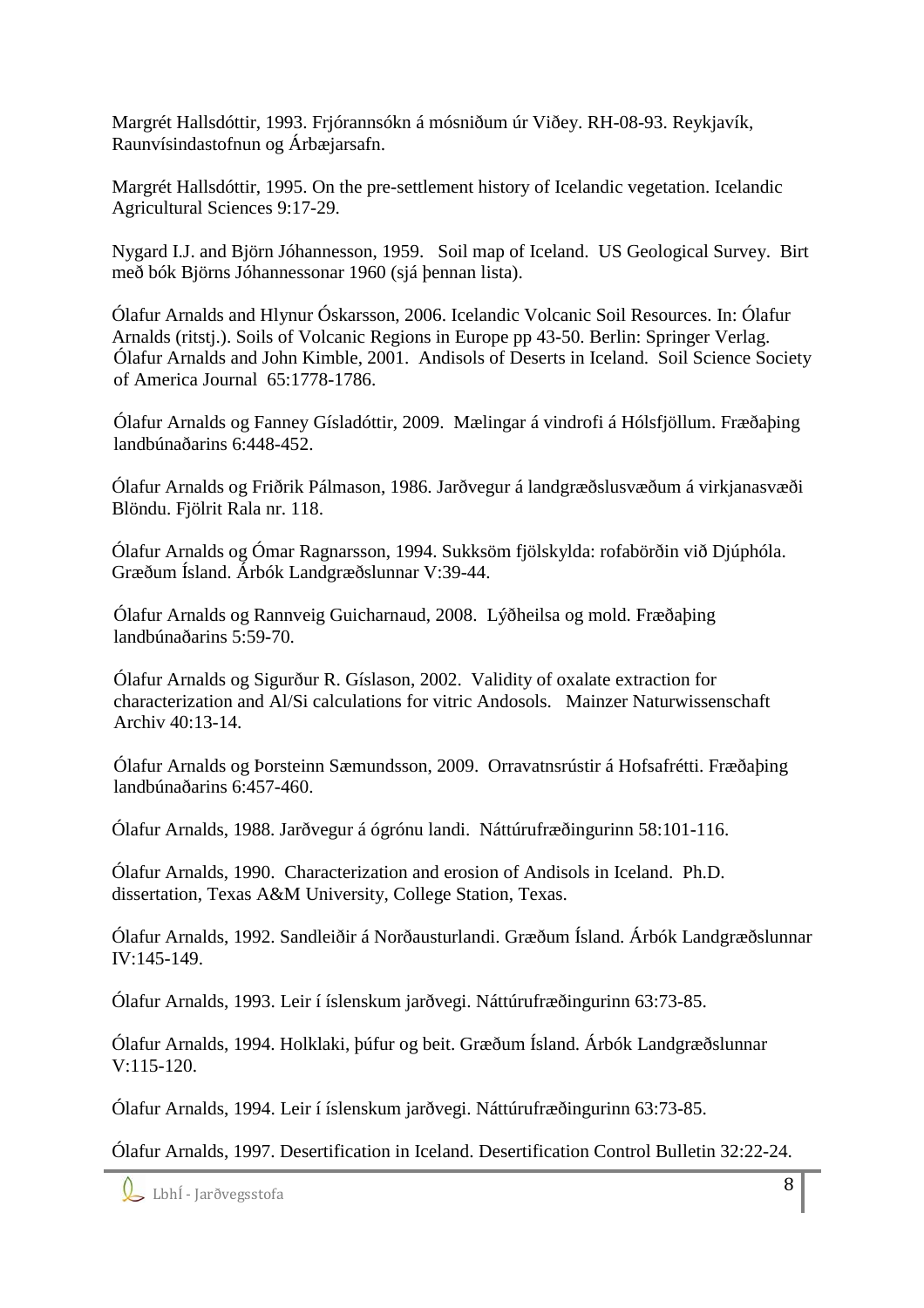Ólafur Arnalds, 1998. Sandur – Sandfok. Græðum Ísland. Árbók Landgræðslunnar VI:69-82.

Ólafur Arnalds, 1999. Soils and soil erosion in Iceland. In: Halldór Ármannson (ritstj.), Geochemistyr of the Earth's Surface, bls 135-138. Balkema, Rotterdam.

Ólafur Arnalds, 2000. The Icelandic "rofabard" soil erosion feature. Earth Surface Processes and Landforms 25:17-28.

Ólafur Arnalds, 2004. Andisols in Iceland. Encyclopedia of Soil Science, 1-6.

Olafur Arnalds, 2004. Volcanic soils of Iceland. Catena, Special Issue. Volcanic Soil Resources: Occurrence, Development and Properties 56:3-20.

Ólafur Arnalds, 2005. Icelandic soils. In: C. Caseldine, A. Russell, J. Harðardóttir and Ó. Knudsen (eds) Iceland – Modern Processes and Past Environments. Developments in Quaternary Science 5:309-318. Elsevier.

Ólafur Arnalds, 2006. Iceland. In: Soil Erosion in Europe. Boardman, J. and J. Poesen (eds.). Wiley, New York pp 43-55.

Ólafur Arnalds, 2006. Skógarmold. Í: Skógarbók Grænni skóga. Guðmundur Halldórsson (ritstj.). Landbúnaðarháskóli Íslands bls. 76-80.

Ólafur Arnalds, 2008. Soils of Iceland, Jökull 58:409-421.

Ólafur Arnalds, Ása L. Aradóttir and Ingvi Þorsteinsson, 1987. The nature and restoration of denuded areas in Iceland. Arctic and Alpine Research 19:518-525.

Ólafur Arnalds, Ása L. Aradóttir, Arnór Snorrason, Grétar Guðbergsson, Þorbergur Hjalti Jónsson and Anna María Ágústsdóttir, 1999. Organic carbon sequestration by restoration of severely degraded areas in Iceland. Rala Report 197.

Ólafur Arnalds, Ása L. Aradóttir, og Grétar Guðbergsson, 2002. Organic carbon sequestration by restoration of degraded areas in Iceland. In: Agricultural Practices and Policies for Carbon Sequestration in Soil. R. La. (Eds). CRC Press, New York pp. 267-280.

Ólafur Arnalds, Berglind Orradóttir og Brita Berglund, 2009. Þróun jarðvegsþátta við uppgræðslu á Geitasandi. Fræðaþing landbúnaðarins 6:271-278.

Ólafur Arnalds, Bergrún Arna Óladóttir og Rannveig Guicharnaud, 2005. Aðferðir við að lýsa jarðvegssniðum. Rit LBHÍ nr. 5. Landbúnaðarháskóli Íslands.

Ólafur Arnalds, C.T. Hallmark and L.P Wilding, 1995. Andisols from four different regions of Iceland. Soil Science Society of America Journal 59:161-169.

Ólafur Arnalds, Elín Fjóla Þórarinsdóttir, Sigmar Metúsalemsson, Ásgeir Jónsson, Einar Grétarsson, and Arnór Árnason, 2001. Soil Erosion in Iceland. Soil Conservation Service and Agricultural Research Institute, Reykjavik, 155 p. Original edition in Icelandic, 1997.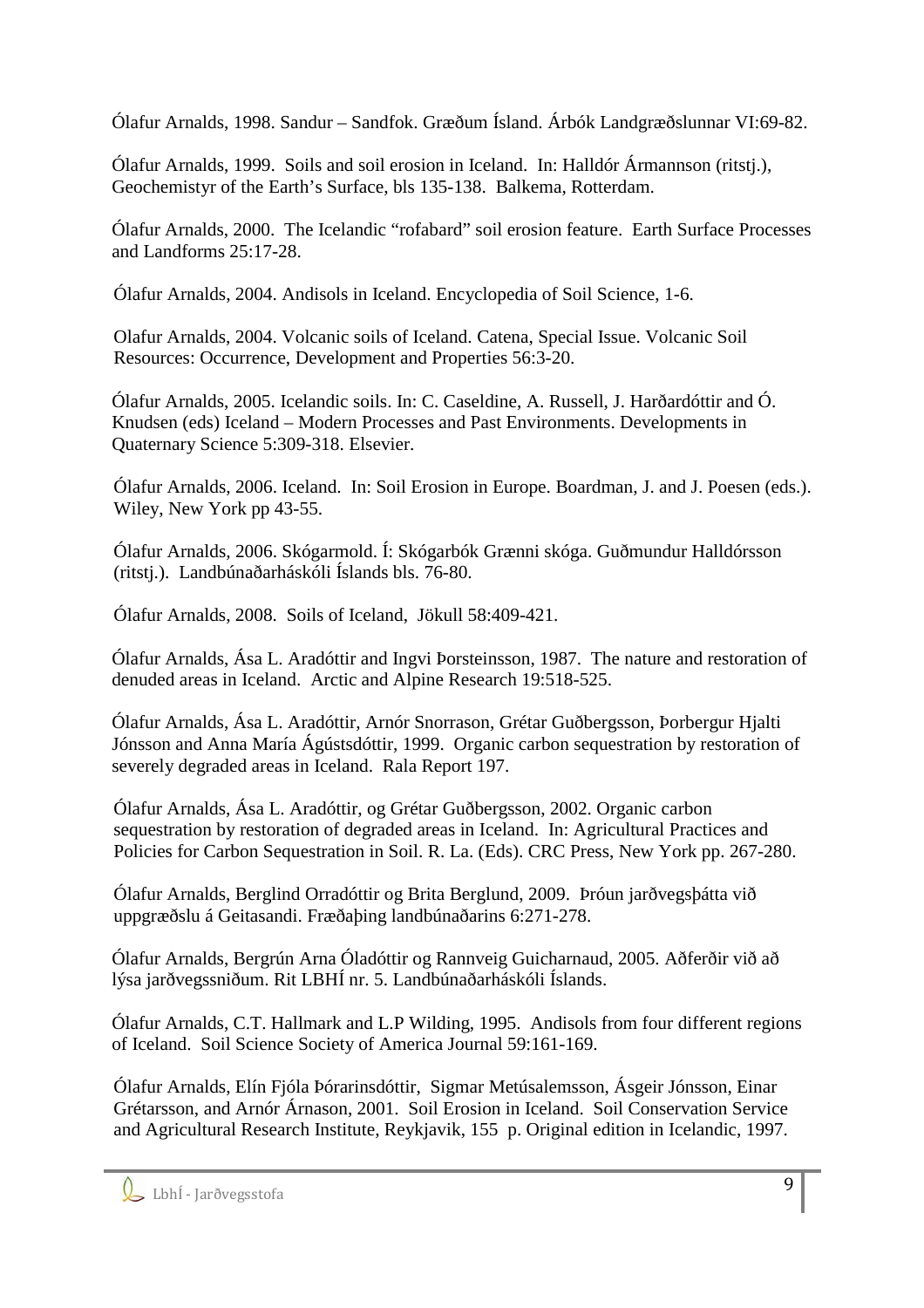Ólafur Arnalds, Fanney Gísladóttir and Hjalti Sigurjónsson, 2001. Sandy Deserts of Iceland. An overview. Journal of Arid Environments 47:359-371.

Ólafur Arnalds, Grétar Guðbergsson and Jón Guðmundsson, 2000. Carbon sequestration and reclamation of severely degraded soils in Iceland. Búvísindi (Icel. Agr. Sci.) 13:87-97.

Ólafur Arnalds, L.P. Wilding and C.T. Hallmark, 1992. Drög að flokkun rofmynda á Íslandi. Græðum Ísland. Árbók Landgræðslunnar IV:55-72.

Óskar B. Bjarnason 1966. Íslenzkur mór. Atvinnudeild Háskólans, Rit Iðnaðardeildar.

Ragnhildur Sigurðardóttir, K. A. Vogt and D.J. Vogt, 1999. Effects of different forest types on soil leachates in eastern Iceland. In: Halldór Ármannson (ritstj.), Geochemistry of the Earth Surface. pp. 397-402. Balkema, Rotterdam.

Rannveig Guicharnaud and G. Paton, 2006. An Evaluation of Acid Deposition on Cation Leaching and Weathering Rates of an Andosol and a Cambisol. Journal of Geochemical Exploration 88:279-283.

Rannveig Guicharnaud og Hólmgeir Björnsson, 2004. Losun kolefnis og niturs úr móajarðvegi með tilliti til ræktunarsögu og ágrip í ráðstefnuriti. Fræðaþing landbúnaðarins 1:345-349.

Rannveig Guicharnaud, 2002. Rúmþyngd í íslenskum jarðvegi. B.Sc. ritgerð, Jarð- og landfræðiskor, Háskóli Íslands.

Rannveig Guicharnaud, 2003. A Comparison of responcre of an Andosol and a Cambisol to weathering and acid deposition. M.Sc. ritgerð, Plant & Soil Science Department, University of Aberdeen.

Rannveig Guicharnaud, Ólafur Arnalds og Graeme Paton, 2006. Næringarefnahringrás við ræktun á íslenskri eldfjallajörð. Fræðaþing landbúnarins 3:399-403.

Ruthsatz B., C. Movia, M. Neitzke and Th. Gudmundsson, 1989. Vegetation patterns of three peatland landscapes in South- and West-Iceland and their main ecological indicatior properties. Research Institut Neðri Ás, Bulletin 49:89.

Schunke E. and S.C. Zoltai, 1988. Earth hummocks (thufur). In: M.J. Clark (ed). Advances in Periglacial Geomorphology 231-245. John Wiley & Sons, New York.

Schunke E., 1975. New observations in the periglacial morphology in Iceland. Gesell Erdkunde Berlin Zeitschr. 106:47-56.

Schunke E., 1977. On the development of thufur in Iceland and East Greenland. Erdkunde 31:279-287.

Sigfús Ólafsson, 1974. Fysiske og fysisk-kemiske studier af Islandske jordytper. Licentiatafhandling. Hydroteknisk Laboratorium, Den Kongelige Veterina Landbohöjskole, Köbenhavn.

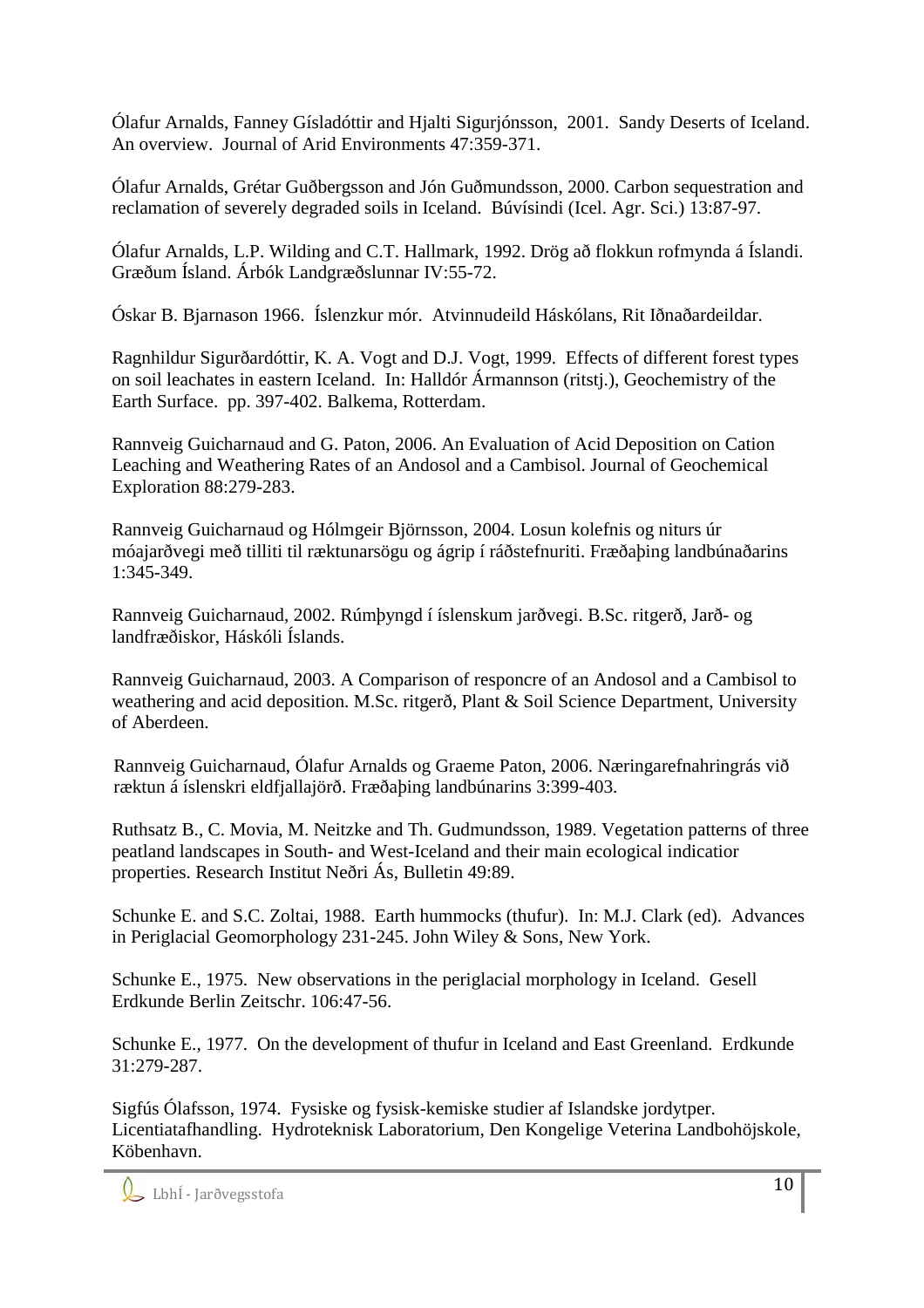Sigfús Ólafsson, 1978. Athugun á jarðvegi á Mýrum. Fjölrit Bændaskólans á Hvanneyri 25:1- 11.

Sigurbjörn Einarsson, 1985. Svepprót - vaxtaraukandi áhrif hennar á trjáplöntur. Ársrit Skógræktarfélags Íslands 1985:3-7.

Sigurður Greipsson and H. El-Mayas, 2000. Arbuscular mycorrhizae of Leymus arenarius on coastal sands and reclamation sites in Iceland and response to inoculation. Restoration Ecology 8(2):144-150.

Sigurður Greipsson and H. El-Mayas, 2002. Synergistic effect of soil pathogenic fungi and nematodes reducing bioprotection of Arbuscular mycorrhizal fungi on the grass Leymus arenarius. Biocontrol 47(6):715-727.

Sigurður R. Gíslason, Stefán Arnórsson and Halldór Ármannson, 1996. Chemical weathering of basalt in Southwest Iceland: effects of runoff, age of rocks and vegetative/glacial cover. American Journal of Science 296:837-907.

Sigurður R.Gíslason, E.S. Eiríksdóttir, M.B. Stefánsdóttir and A. Stefánsson, 1999. Chemistry of soil and river waters in the vicinity of the industrial centre at Grundartangi, western Iceland. Final report, July 15 1999 (in Icelandic).

Sigurður Reynir Gíslason, 2005. Chemical weathering, chemical denudation and the  $CO<sub>2</sub>$ budget for Iceland. In: C. Caseldine, A. Russell, J. Harðardóttir and Ó. Knudsen (eds) Iceland – Modern Processes and Past Environments. Developments in Quaternary Science 5:289-308. Elsevier.

Sigurður Þór Guðmundsson og Þorsteinn Guðmundsson, 2007. Binding fosfórs í jarðvegi. Fræðaþing landbúnaðarins 4:446-449.

Sigurður Þór Guðmundsson og Þorsteinn Guðmundsson, 2008. Uppsöfnun fosfórs í jarðvegi á Sámsstöðum og Hvanneyri. Fræðaþing landbúnaðarins 5:171-177.

Sigurður Þórarinsson, 1961. Uppblástur á Íslandi í ljósi öskulagarannsókna. Árbók Skógræktarfélags Íslands 1961:17-54.

Soops G., M. Gérard, and Olafur Arnalds, 2008. A micromorphological study of Andosl genesis in Iceland. In: Kapur, S., A. Mermut and G. Stoops (eds). New Trends in Micromorphology. Springer, Heidelberg, pp 67-90.

Strachan I., Bjarni D. Sigurðsson og J. H. McCaughey, 1998. Soil hydrology at the Gunnarsholt experimental plantation: Measurement and results. Icelandic Agricultural Sciences 12:27-34.

Strachan I., Ólafur Arnalds, Friðrik Pálmason, Halldór Þorgeirsson, Bjarni D. Sigurðsson, Hólmfríður Sigurðardóttir og G. Novoselac, 1998. Soils of the Gunnarsholt experimental plantation. Icelandic Agricultural Sciences 12:27-38.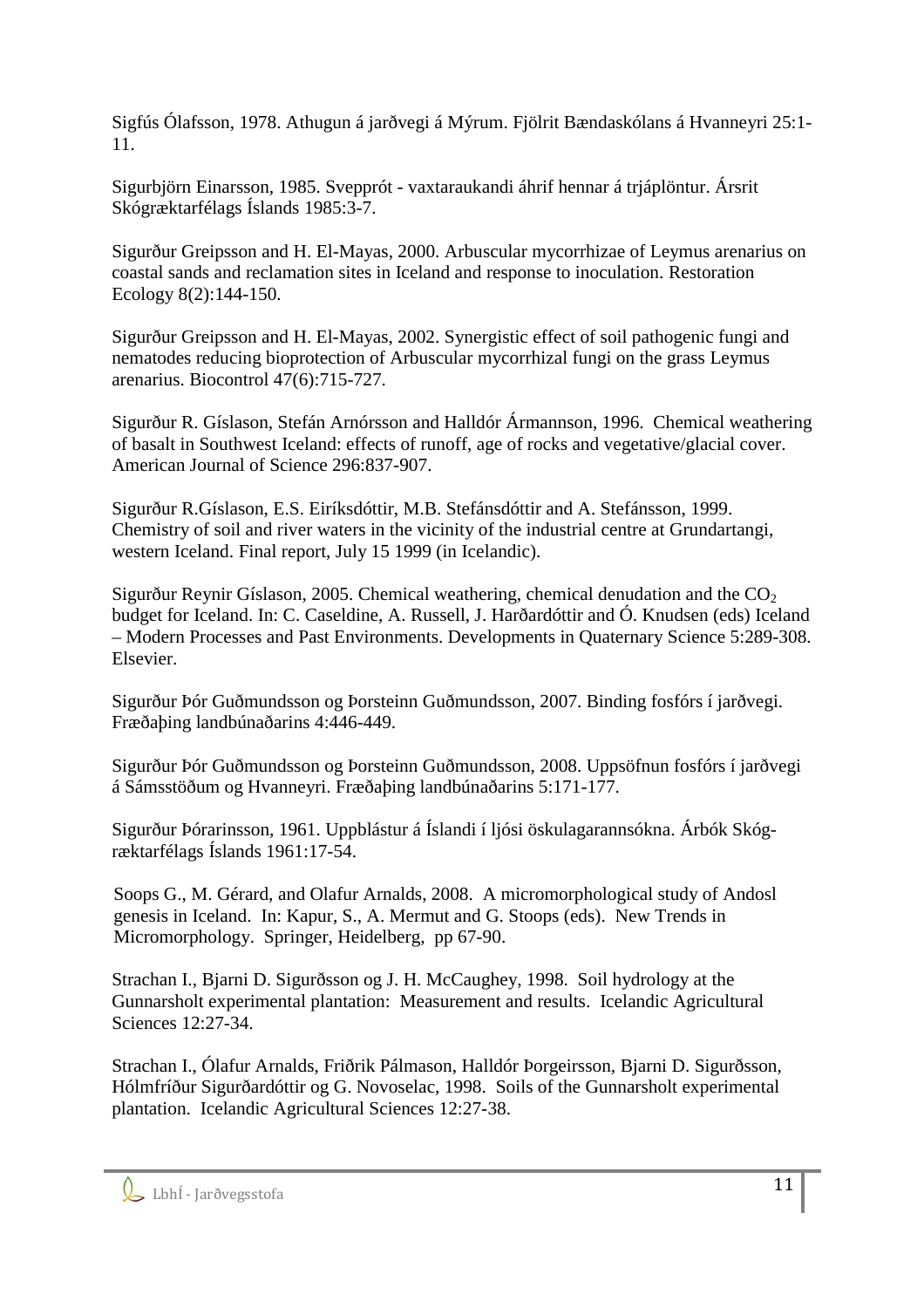Þóra Ellen Þórhallsdóttir, 1997. Tundra ecosystems of Iceland. In: F.E. Wiegolaski (ed.) Polar and alpine tundra. Ecosystems of the World 3:85-96. Elsevier, New York.

Þorleifur Einarsson, 1961. Pollenanalytische Untersuchungen zur spät- und postglazialen Klimageschichte Islands. Sonderveröffentlichungen des Geologischen Institutes der Universität Köln 6:5-52.

Þorsteinn Guðmundsson and A. Dellé, 1986. Development of Andosols in the highlands of Iceland. XIII. Congress of the International Society of Soil Science, Transactions III, 1133- 1134.

Þorsteinn Guðmundsson and E.A. FitzPatrick, 2004. Micromorphology of an Icelandic Histosol. In: Volcanic Soil Resources in Europe. RALA report no. 214:79-80.

Þorsteinn Guðmundsson og Jóhannes Sigvaldason, 2000. Túlkun og hagnýting jarðvegsefnagreininga. Ráðunautafundur, 132-137.

Þorsteinn Gudmundsson, 1974. Soil survey and land use capability classification of Hestur and Mávahlíð, West-Iceland. B.Sc. ritgerð. University of Edinburgh. (unpublished)

Þorsteinn Guðmundsson, 1978. Pedological studies of Icelandic peat Soils. Ph.D. Thesis, University of Aberdeen, Scotland.

Þorsteinn Guðmundsson, 1991. Jarðvegsrannsóknir á tilraunasvæðum. Í: Ingvi Þorsteinsson (ritstj.) Uppgræðsla á Auðkúluheiði og Eyvindarstaðaheiði. Fjölrit Rala 151:51-70.

Þorsteinn Guðmundsson, 1994. Jarðvegsflokkun FAO með hliðsjón af íslenskum aðstæðum. Fjölrit Rala nr. 167.

Þorsteinn Guðmundsson, 1994. Jarðvegsfræði. Reykjavík, Búnaðarfélag Íslands.

Þorsteinn Guðmundsson, 1998. Soil Characteristics and land use in Western Iceland. Í Cost 622: Soil resources of european volcanic systems. Iceland joint meeting 5.-10.7.98.

Þorsteinn Guðmundsson, 2003. Flokkun jarðvegs með tilliti til landnotkunar. Ráðunautafundur 2003:17-23.

Þorsteinn Guðmundsson, 2008. Kolefnisbinding í jarðvegi. Fræðaþing landbúnaðarins 5:290- 297.

Þorsteinn Guðmundsson, Hólmgeir Björnsson and Guðni Þorvaldsson, 2007. The effect of mineral N-fertiliser on soluble nutrients in long term experiments on icelandic Andosols under permanent grassland. Mitteilungen der Deutschen Bodenkundlichen Gesellschaft 110/1, 349-350.

Þorsteinn Guðmundsson, Hólmgeir Björnsson and Guðni Þorvaldsson, 2005. Elemental composition, fractions and balance of nutrients in an Andic Gleysol under a long-term fertilizer experiment in Iceland. Icelandic Agricultural Sciences 18:21-32.